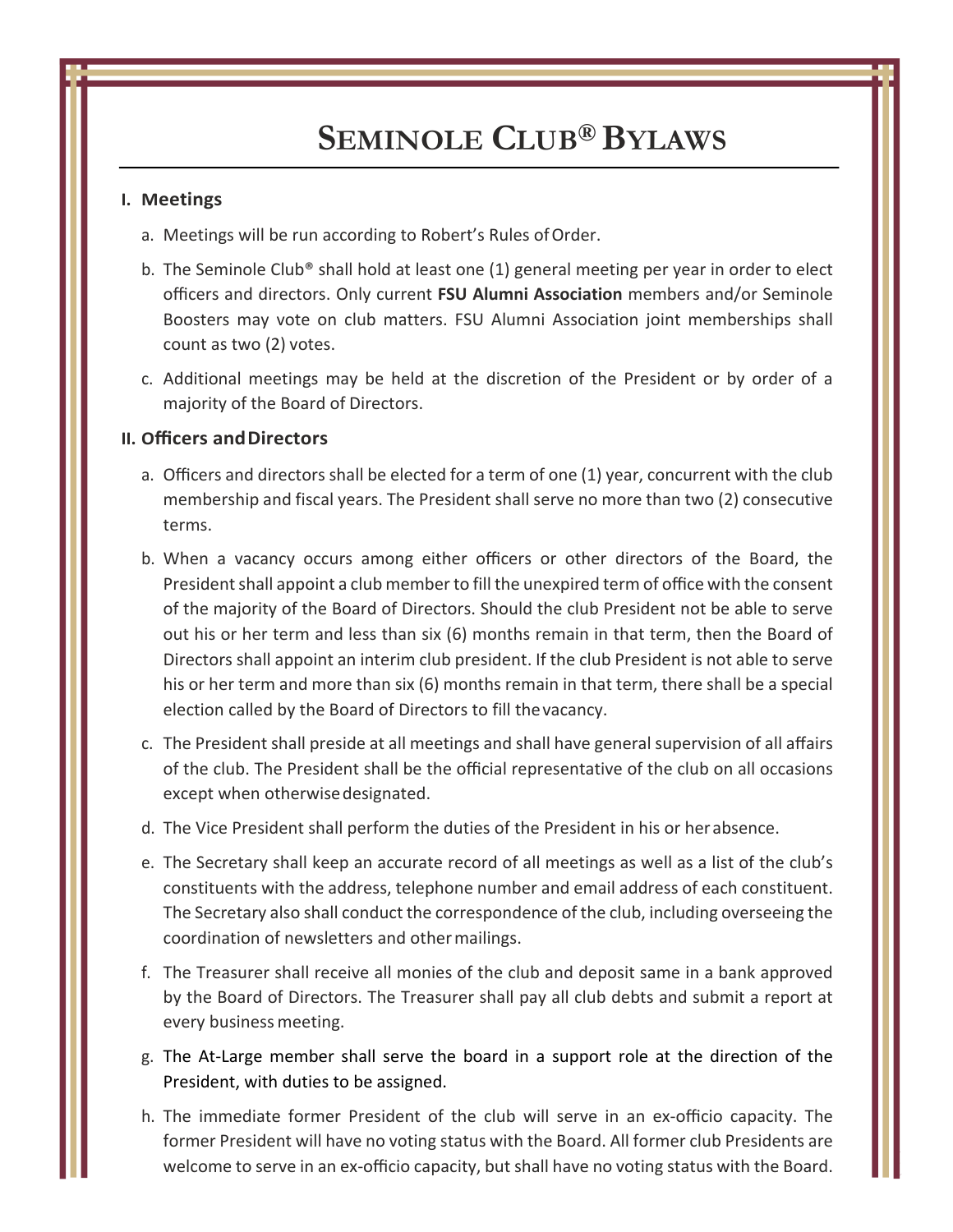## **III. Board ofDirectors**

- a. The Board of Directors shall consist of the above-named officers and any additional directors to be elected by the club membership during the general elections. In addition, the Board of Directors will have, as ex-officio members, any former President who serves by appointment of the Board.
- b. The government of the club and the direction of its activities shall be vested in the Board of Directors.
- c. The Board of Directors shall meet regularly during the course of the year. An agenda shall be distributed at least two (2) days prior to each meeting to allow for preparation. A sample agenda is asfollows.
	- Call to order
	- Minutes of the last meeting
	- Treasurer's report
	- Officer reports
	- Committee reports
	- Unfinished business
	- New business
	- Adjournment
- d. The Board shall be called for special meetings on the order of the President, or on the order of any of the other three Board officers. Only such business of which the Board has been notified may be transacted at such a called meeting. Board members shall be notified immediately by phone or email of saidmeetings.
- e. A quorum is defined as five (5) voting members of the Board of Directorspresent.
- f. Should a quorum not be present, interim decisions must be reviewed and approved at the next Board meeting that a quorum ispresent.
- g. A regular meeting of the Board of Directors must be called by the President upon the written request of the members of the Board of Directors.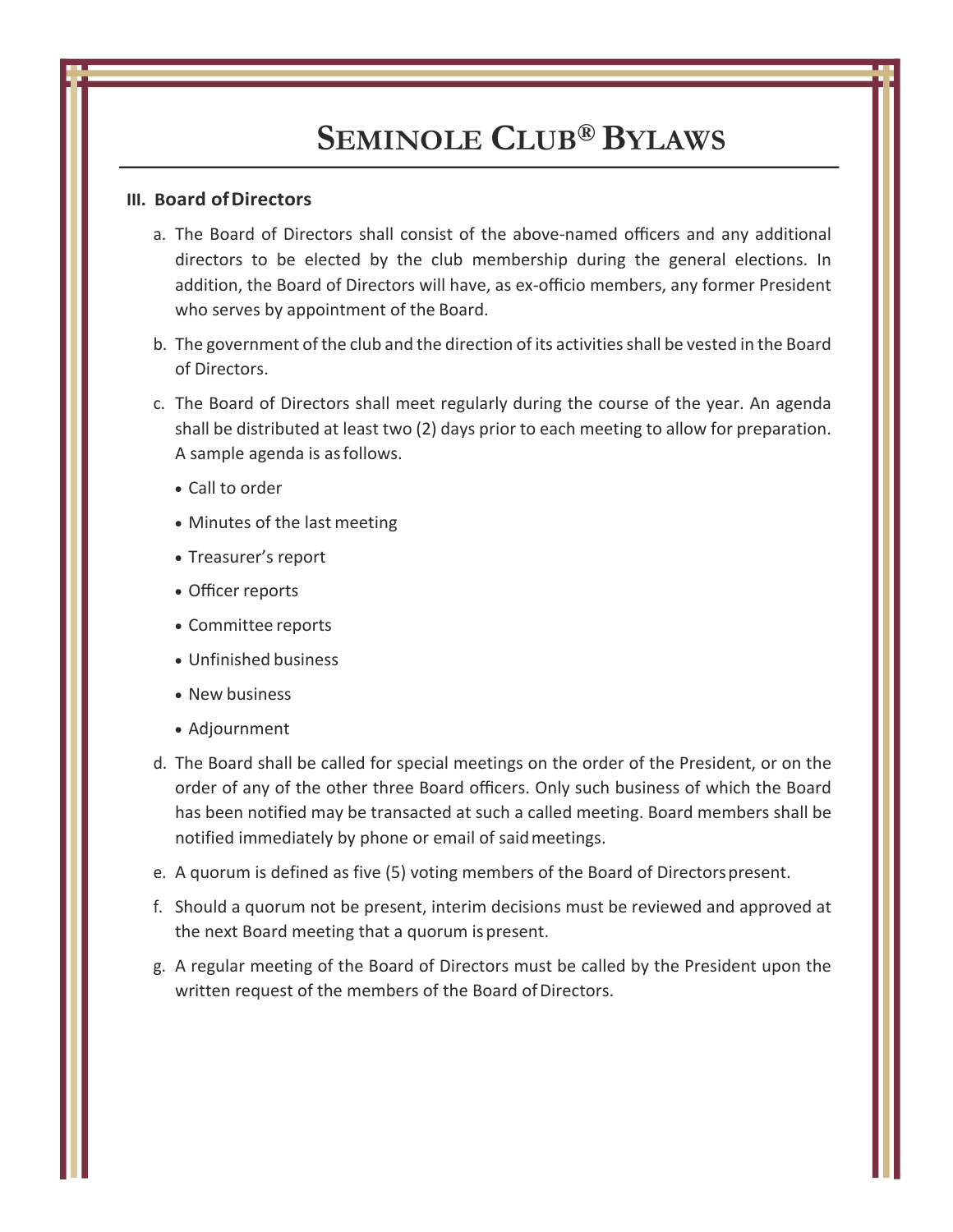#### **IV. Standing Committees and Special Committees**

- a. The standing and special committees of the Board of Directors could include the following: Events, Membership Committee, Public Relations, Community Services, University Support and Nominating Committee. A minimum of one (1) Board member shall serve on each committee as Chair, or appoints a Chair, and be the liaison with the Board of Directors. All committee members shall serve at the discretion of the Board of Directors. The duties of the committees are:
	- i. **Events Committee –** oversee the coordination of club events, including game watching parties, meeting, service and social events and ticketsales.
	- ii. **Membership Committee –** be the club liaison with the FSU Alumni Association and encourage membership in both the alumni association and Seminole Boosters.
	- ii. **Public Relations Committee –** to oversee updating the club's website and coordinate publicity for all club-sponsoredactivities.
	- iv. **Community Service Committee –** to plan, coordinate and supervise the volunteer and community service events for the club.
	- v. **University Support Committee –** to promote, plan and coordinate local area events that involve officials for Florida State University or promotes Florida State University in the club geographic area.
	- vi. **Nominating Committee –** to compile a list of eligible candidates for Board positions, oversee the preparation of ballots to eligible member voters, count all votes taken at the general elections meeting and validate the results to the Board of Directors. The President shall appoint members of the Nominating Committee, consisting of no fewer than three (3) members and no more than five (5) members, and the Committee shall be approved by the Board of Directors, approximately three (3) months prior to the end of the Board's current term. The committee shall be responsible for seeing that each step of the elections process is carried out in a timely manner so that the process is completed no later than one (1) month prior to the time the new Board of Directors takes office. The Chairperson will be appointed by the President.
- b. Special ad hoc committees shall be appointed at the discretion of the Board of Directors to coordinate special events and projects sponsored by the club.